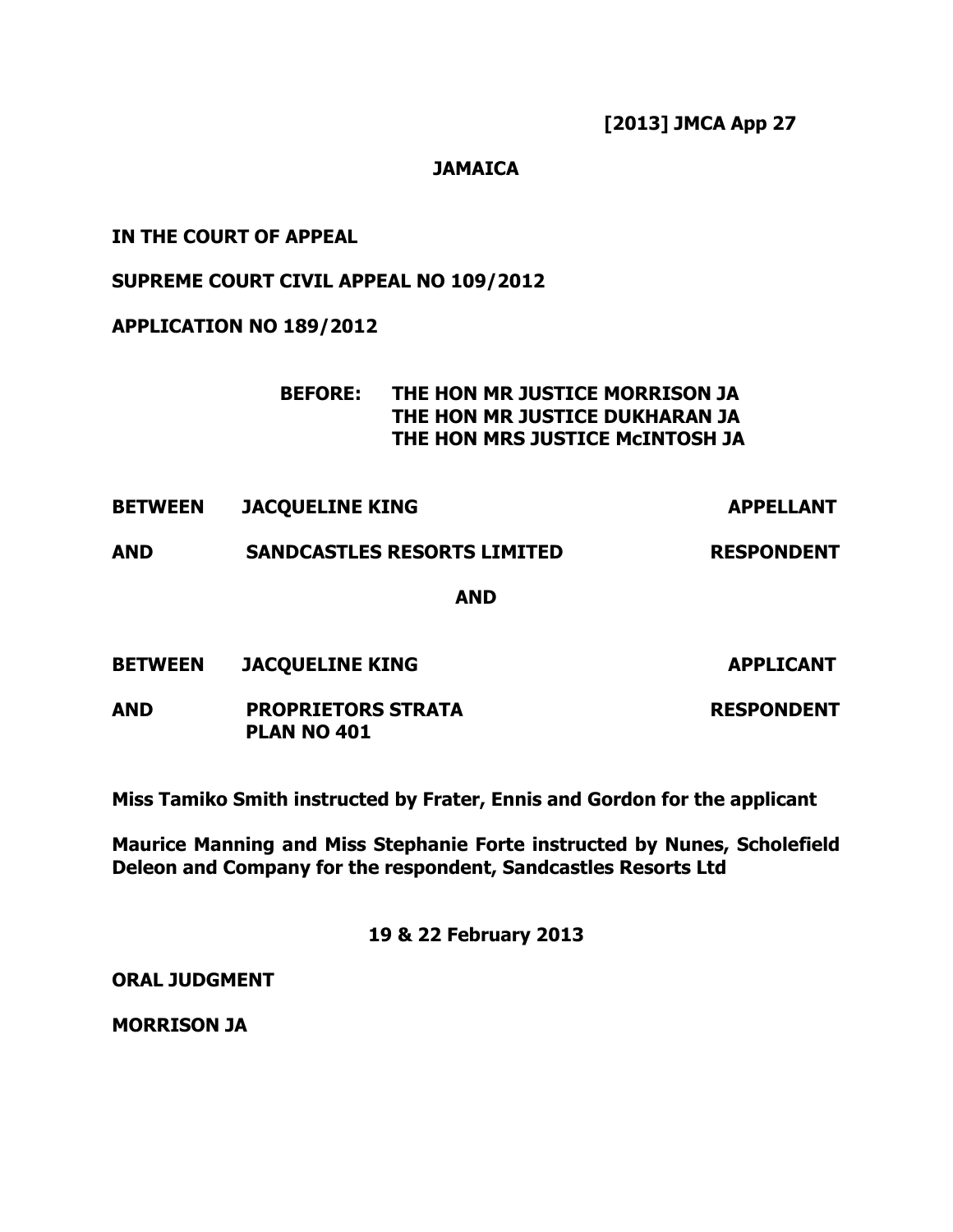[1] This is an application to enlarge the time for filing and serving notice and grounds of appeal and to enlarge the time for the filing of written submissions. The applicant seeks to appeal from an order for security for costs which was made by Beckford J on 5 July 2012.

[2] A notice of appeal was filed on 25 July 2012, but the applicant now apprehends that this is a procedural appeal, as a result of which, the appeal ought to have been filed within seven days of the decision appealed from (Court of Appeal Rules 2002, rule  $1.11(1)(a)$ ). So it is now just short of two weeks out of time. The applicant challenges Beckford J's order that the applicant should provide security for the respondent's costs in the action, in the sum of \$625,000.00, to be paid within 30 days of the date of the order. Miss Smith for the applicant submits that that order is excessive, exorbitant, prohibitive and wholly insurmountable.

[3] The application is resisted by Mr Manning for the respondent on a number of grounds and it seems to us that the application in this case faces a number of hurdles. First, this is an appeal from an interlocutory order, as a result of which, as Mr Manning quite properly pointed out, leave is required pursuant to section 11(1)(f) of the Judicature (Appellate Jurisdiction) Act. Rule 1.8(2) of the Court of Appeal Rules 2002 requires that in these circumstances, the application for leave must first be made to the court below. There is no indication from the formal order filed on 10 July 2012 that an application for leave to appeal was made and refused by the learned judge below.